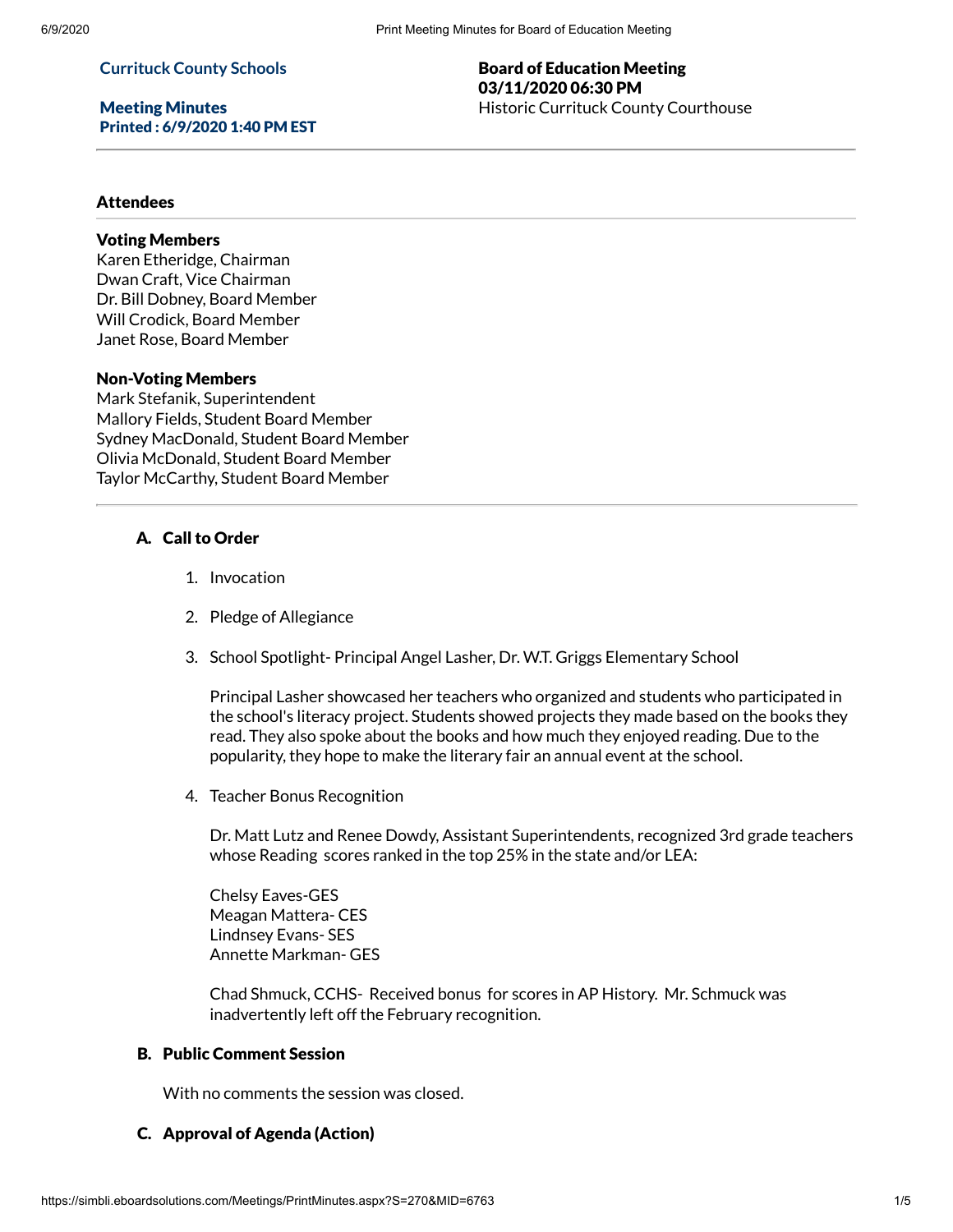The agenda was amended to remove the following items from the Consent Agenda: Item H3 - School Calendars and H5 - Closed Session Minutes for 2/10/2020.

Motion made by: Dr. Bill Dobney Motion seconded by: Dwan Craft Voting: Unanimously Approved

#### D. Student Board Member Report

Student BOE Members reported on school events, activities, student competitions and athletics.

#### E. Field Trip Requests:

- 1. CCHS Basketball Playoffs, Eden, NC 2/25-26 2020
- 2. CCHS- Basketball Playoffs, Thomasville, NC 2/26-27 2020
- 3. CCHS Eastern Regional Orchestra, Southern Pines, NC 2/28-3/1 2020
- 4. CCHS FFA State Ag Sale & Business Management, Mt. Olive, NC 3/10-11 2020
- 5. CCHS- State Wrestling, Greensboro, NC 2/19-22 2020
- 6. CCHS Baseball Tournament, Cape Hatteras, NC 3/13-14 2020
- 7. CCHS Softball Tournament, Cape Hatteras, NC 3/13-14 2020
- 8. CCHS AP Government Trip, Washington DC 5/25-27 2020

#### F. Athletic Scoreboards

Mr. Crodick said that he has received several calls about the broken scoreboards at CCHS and CCMS. Todd Parker, Athletic Director, said all the boards need replacing or repair. He presented a quote for \$23,000 to replace the current boards with the same models. Superintendent Stefanik and Mr. Parker explained that Title IX requires that funding must be spread out evenly among the district's sports teams. Adding the larger, modified scoreboards increased the quote to approximately \$55,000 and could be negotiated to \$50,000 with All American - a supplier of scoreboards. Again, distribution of funds must be comparable even if one program decided to have a fundraiser for the boards.

Mr. Crodick said if the district went with the larger boards and had engineers provide plans the installation could possibly be cheaper if the project was outsourced.

Superintendent Stefanik said that he recently met with coaches and was informed that several schools in our conference have the larger boards showing inning information. He was informed this type of board would be too big for the softball field. However, the standard new boards would work for both sports and fields.

The middle school boards could be replaced now with the high school's replaced next season. Funding was discussed along with the understanding that boards must be comparable for both sports under Title IX regulations.

Taylor McCarthy, BOE Student Member, stated that the score board shared for basketball and volleyball games is dated.

Mr. Croddick said the district has needs and wants. He would like take care of the needs now and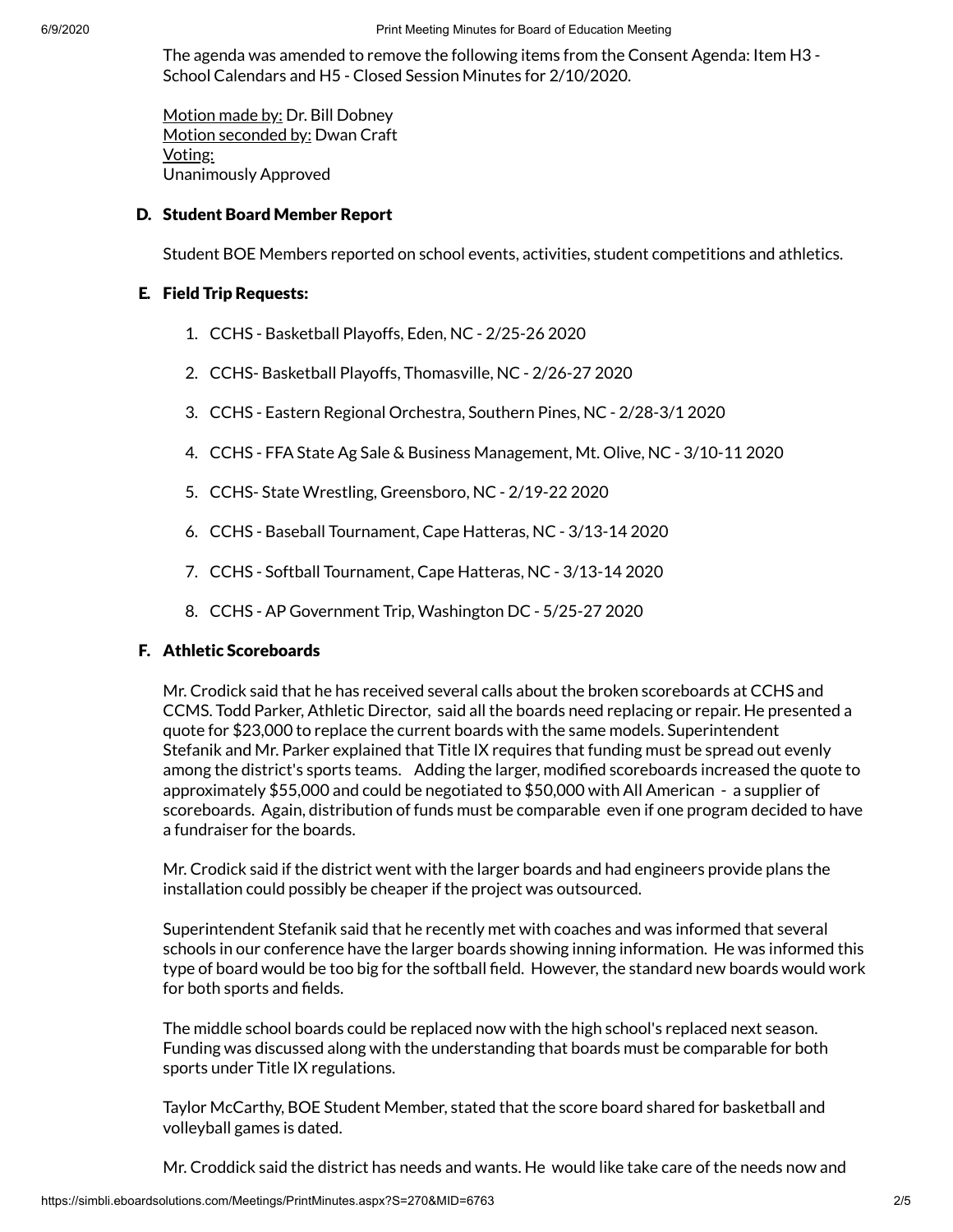repair broken items.

The BOE discussed the time frame of receiving and installing the scoreboards.

Mrs. Roses said that she was informed that coaches were willing to wait for the larger boards but understood the softball field could not accommodate the size. Mr. Parker said the one for the softball field would be 4 ft shorter to accommodate the field size.

Mr. Codick said he would like to purchase the boards and outsource the installation for cost savings. A motion was made by Will Crodick and seconded by Janet Rose.

Dr. Dobney and Mrs. Craft both inquired about fundraising to help with the cost.

Chairman Etheridge asked Todd Parker to look into fundraising for all the boards .

The motion was modified. Will Crodick motioned to replace the two middle school boards now and authorize \$25,000 in funding to be set aside for the standard replacements of the high school boards with the anticipation that fundraising will provide funds to purchase the larger boards eventually. Outsourcing would be used for installation.

Dwan Craft inquired about the funds and if it would be taken from another item. Matt Mullins, Director of Building & Grounds, replied that the funds would be set aside in the Maintenance Budget.

Sidney MacDonald, Student BOE Member, asked about repairing the track. Mr. Parker said the repair is in next year's budget.

Motion made by: Will Crodick Motion seconded by: Dr. Bill Dobney Voting: Unanimously Approved

## G. High School Tournament Schedule & Travel

Todd Parker explained how playoff travel requires students to miss class time. This occurs every year. Suggestions have been made to the NCHSAA but the issue is never addressed. Mr. Parker said it is his understanding that they are aware of the issue but it only affects a small percentage of schools. Mr. Parker is asking the Principal and Superintendent Associations to come together to support change.

Mr. Paker suggested playing games in smaller regions and at neutral sites. He said his ideas have met some resistance from coaches because at times it would require teams to play each other more than once in a season.

The CCHS basketball team recently missed four days of school due to the current playoff schedule.

The Board discussed the amount of time students miss school and the cost of travel to the district. It was added that NCHSAA receives money from the athletic playoffs.

Dr. Dobney asked Superintendent Stefanik to compose a letter requesting change to the playoff schedule and send it to NCHSAA, the State Superintendent, the Governor, State Board of Education Members and State Delegates. It was also suggested to contact the rural school districts effected by the playoff schedule.

The Student BOE Members spoke about how hard it is to travel, miss school and maintain grades.

It was also asked that the letter be sent to the County Commissioners for support too.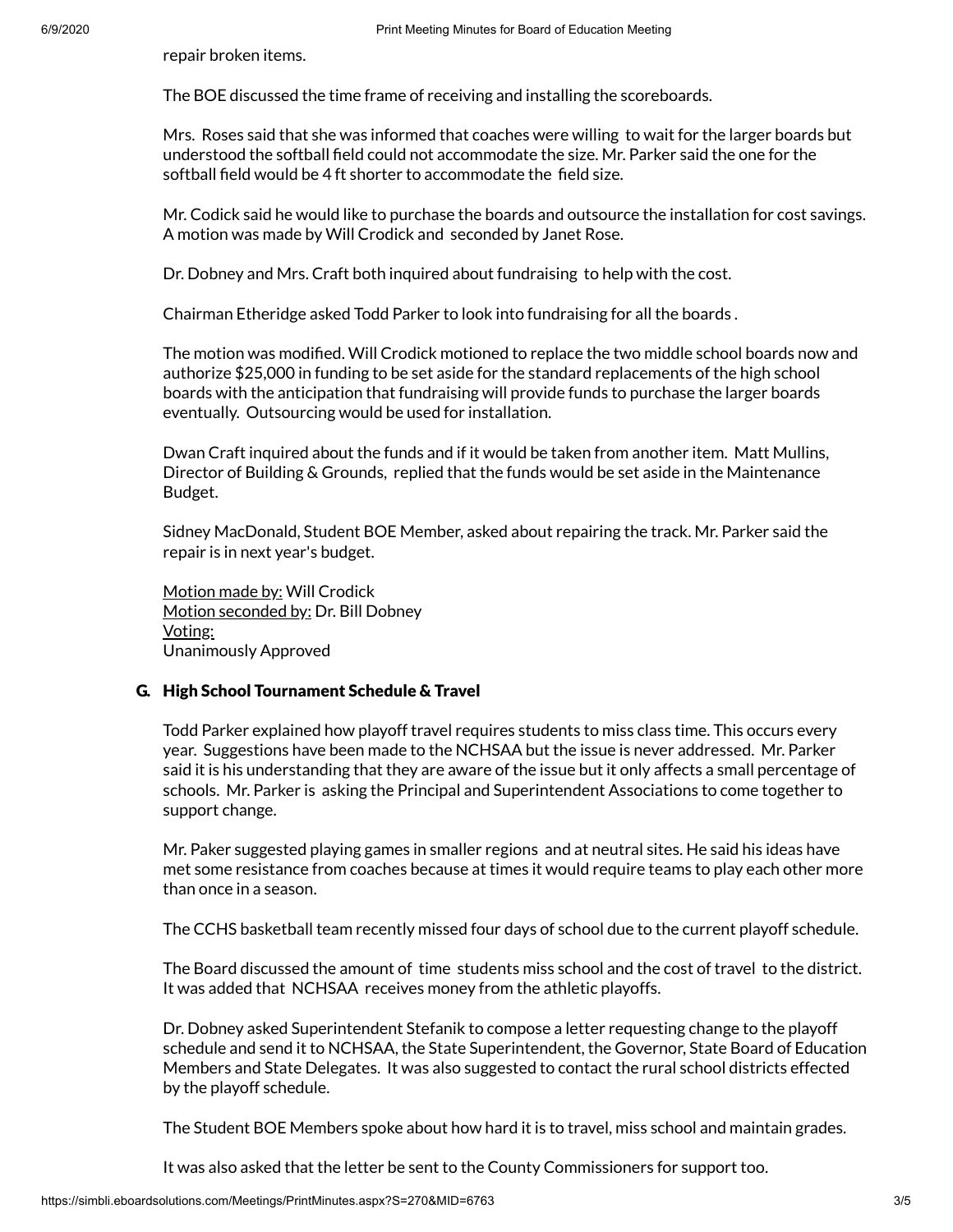Dr. Dobney explained how teams are traveling five hours one-way in early playoff games.

# H. Consent Agenda (Action)

Motion made by: Dwan Craft Motion seconded by: Will Crodick Voting: Unanimously Approved

- 1. Personnel Report Dated March 11, 2020
	- a. Leave Report Confidential
- 2. Banking Reconciliation
- 3. 2020-2021 School Calendars (Removed from Agenda)
- 4. Budget Amendments Dated March 11, 2020
- 5. Board Meeting Minutes for Closed Session February 10, 2020 (Remove from Agenda)
- 6. Board Meeting Minutes for February 10, 2020
- 7. Board Meeting Minutes for Closed Session February 17, 2020
- 8. Contracts:
	- a. Mobile Unit Contract
- 9. Summer School Plan 2020

## I. Information Items

1. Board of Education Meeting- April 2, 2020- Historic Currituck County Courthouse, 6:30 p.m.

# J. Board Member and Superintendent Comments

Dr. Dobney commented on the improvement of the new backstop wall and netting at the CCHS baseball field.

Dwan Craft made several visits and saw great things happening in the schools.

Will Crodick said that great things are happening in the schools but the district does not receive the funding like it once did. The Board of Education and Commissioners have to work within their means. There may come a time when taxes will be raised to keep the level of service. He said the BOE is very concerned about the needs and understands the wants of the district.

Janet Rose spoke about the successes of various Currituck sports teams and athletes. The greenhouse construction at CCHS is moving forward. She was contacted by parents about the indoor competition pool which could cost approximately 8 to 10 million. The BOE does not have the funds but she supports the cause. She asked principals and staff to be mindful of the budget process and to please provide Administration with their buildings' needs.